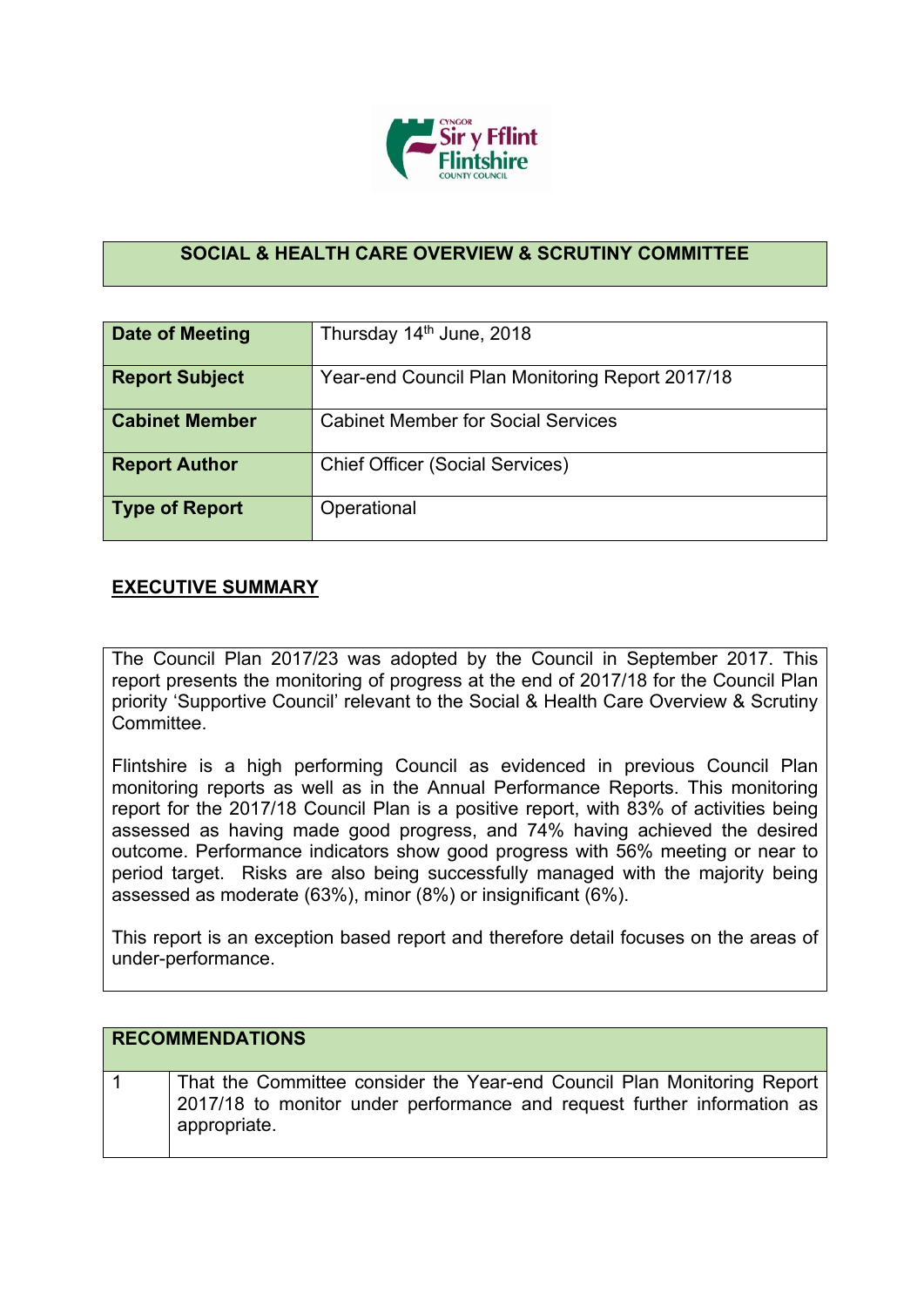## **REPORT DETAILS**

| <b>EXPLAINING THE COUNCIL PLAN 2017/18 MONITORING REPORT</b>                                                                                                                                                                                                                                                                                                                                     |  |  |  |  |
|--------------------------------------------------------------------------------------------------------------------------------------------------------------------------------------------------------------------------------------------------------------------------------------------------------------------------------------------------------------------------------------------------|--|--|--|--|
| 1.01<br>The Council Plan monitoring reports give an explanation of the progress being<br>made toward the delivery of the impacts set out in the 2017/18 Council Plan.<br>The narrative is supported by performance indicators and / or milestones which<br>evidence achievement. In addition, there is an assessment of the strategic<br>risks and the level to which they are being controlled. |  |  |  |  |
| This is an exception based report and detail therefore focuses on the areas of<br>under-performance.                                                                                                                                                                                                                                                                                             |  |  |  |  |
| <b>Monitoring our Activities</b><br>1.03<br>Each of the sub-priorities have high level activities which are monitored over<br>time. 'Progress' monitors progress against scheduled activity and has been<br>categorised as follows: -                                                                                                                                                            |  |  |  |  |
| RED: Limited Progress – delay in scheduled activity; not on track<br>AMBER: Satisfactory Progress - some delay in scheduled activity, but<br>$\bullet$<br>broadly on track                                                                                                                                                                                                                       |  |  |  |  |
| GREEN: Good Progress – activities completed on schedule, on track<br>$\bullet$                                                                                                                                                                                                                                                                                                                   |  |  |  |  |
| A RAG status is also given as an assessment of our level of confidence at this<br>point in time in achieving the 'outcome(s)' for each sub-priority. Outcome has<br>been categorised as: -<br>RED: Low – lower level of confidence in the achievement of the<br>outcome(s)                                                                                                                       |  |  |  |  |
| AMBER: Medium - uncertain level of confidence in the achievement of<br>the outcome(s)<br>GREEN: High – full confidence in the achievement of the outcome(s)<br>$\bullet$                                                                                                                                                                                                                         |  |  |  |  |
| In summary our overall progress against the high level activities is: -                                                                                                                                                                                                                                                                                                                          |  |  |  |  |
| <b>ACTIVITIES PROGRESS:</b>                                                                                                                                                                                                                                                                                                                                                                      |  |  |  |  |
| 10 (17%)<br>48 (83%)                                                                                                                                                                                                                                                                                                                                                                             |  |  |  |  |
|                                                                                                                                                                                                                                                                                                                                                                                                  |  |  |  |  |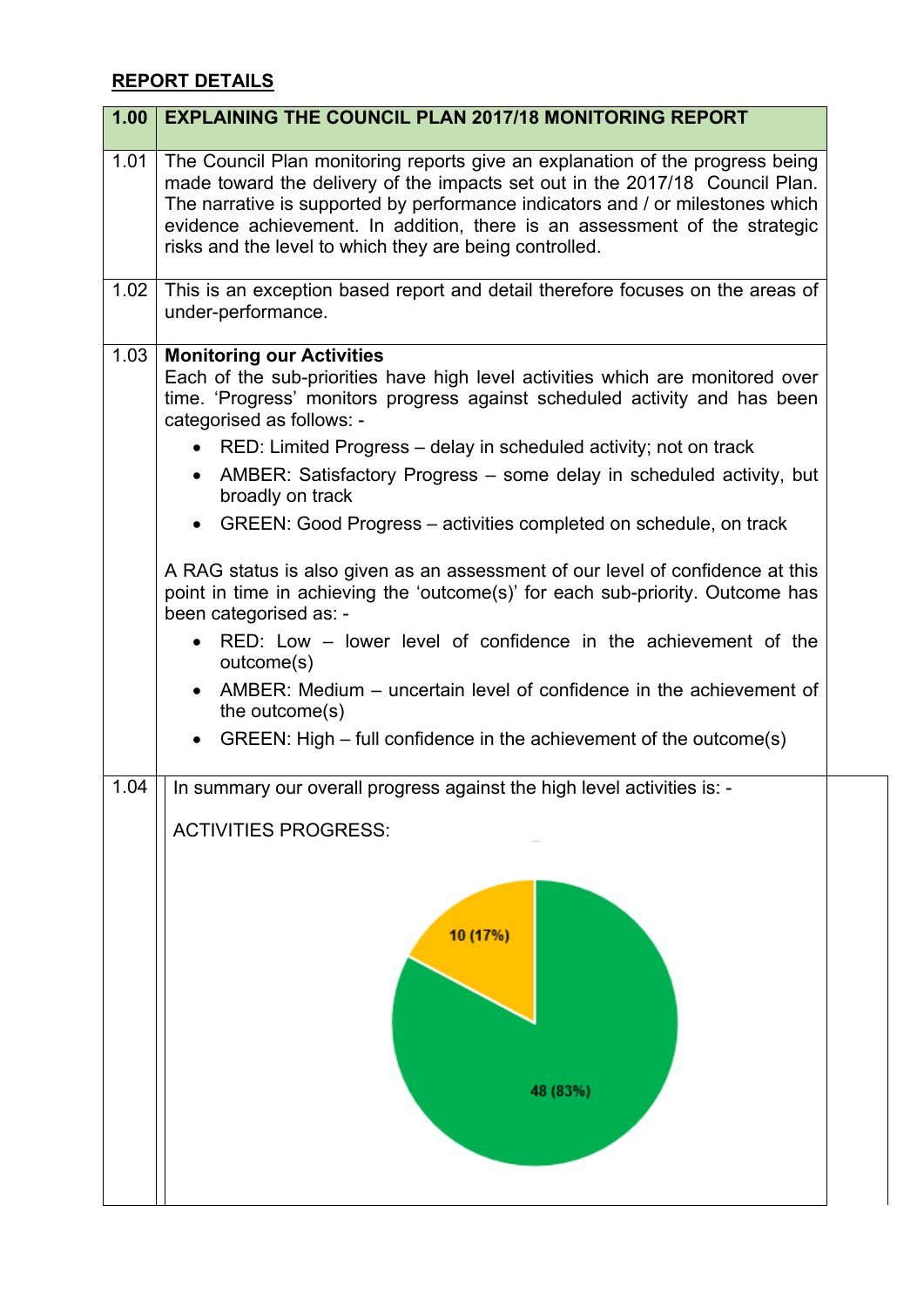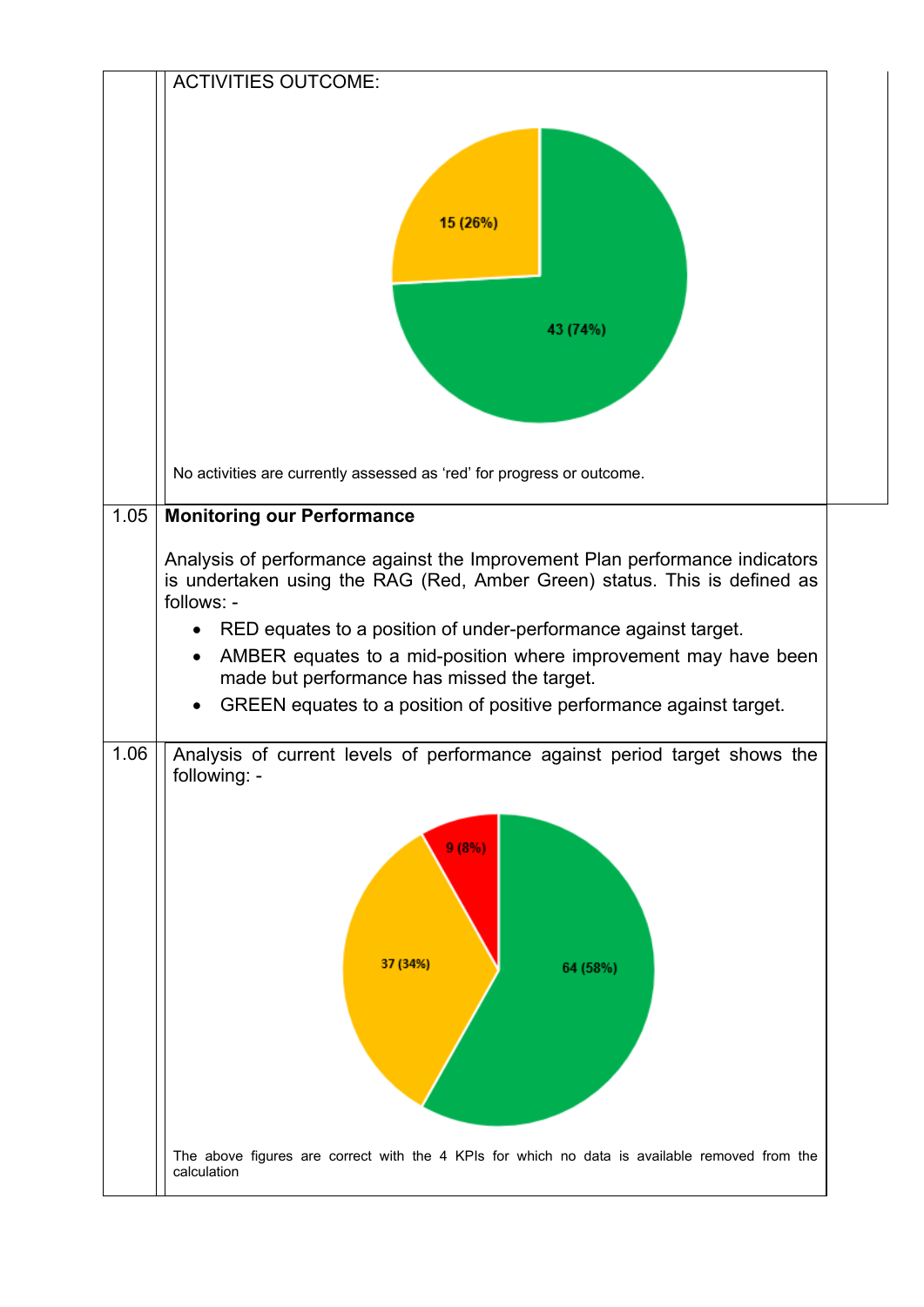| 1.07 | The performance indicators (PI) which show a red RAG status for current<br>performance against target, relevant to the Social & Health Care Overview &<br><b>Scrutiny Committee are: -</b>                                                                                                                                                                                                                                                                                                                                                                                           |
|------|--------------------------------------------------------------------------------------------------------------------------------------------------------------------------------------------------------------------------------------------------------------------------------------------------------------------------------------------------------------------------------------------------------------------------------------------------------------------------------------------------------------------------------------------------------------------------------------|
|      | The percentage of care homes that have achieved bronze standard who<br>have also achieved silver standard for Progress for Providers<br>The target in hindsight was overly ambitious as actually performance has been<br>exemplary, with the council taking forward sector leading progress with the<br>achievement of the bronze award in 10 homes, so much so that the approach<br>has been shortlisted in the biannual Care Accolade awards, taking place in<br>September 18. This will continue to be monitored into the 2018/19 Council<br>Plan.                                |
|      | Percentage of employees who have completed the level 1 e-learning<br>training package to meet the requirements of the Domestic Abuse and<br><b>Sexual Violence National Training Framework</b><br>Total number of employees who completed the Welsh Government approved<br>training is 676. As 60% of employees do not have access to a P.C. or laptop,<br>alternative delivery methods such as face-to-face sessions, Chrome and<br>possibly Audio book sessions will continue to be offered. We will continue to<br>promote completion of the e-learning module whenever possible. |
| 1.08 | An Action Plan will be produced for each performance indicator which shows a<br>red RAG status for overall performance against target for the year. This will<br>look in more detail at what steps can be taken to mitigate future<br>underperformance and whether the indicator should be carried over to the<br>2018/19 Council Plan. This Action Plan will go to Cabinet in June 2018.                                                                                                                                                                                            |
| 1.09 | <b>Monitoring our Risks</b><br>Analysis of the current risk levels for the strategic risks identified in the<br>Council Plan is as follows:                                                                                                                                                                                                                                                                                                                                                                                                                                          |
|      | 3(6%)<br>4(8%)<br>11 (23%)<br>30 (63%)                                                                                                                                                                                                                                                                                                                                                                                                                                                                                                                                               |
|      | Key:<br>Insignificant<br>Minor<br>Moderate<br>Major<br>Severe                                                                                                                                                                                                                                                                                                                                                                                                                                                                                                                        |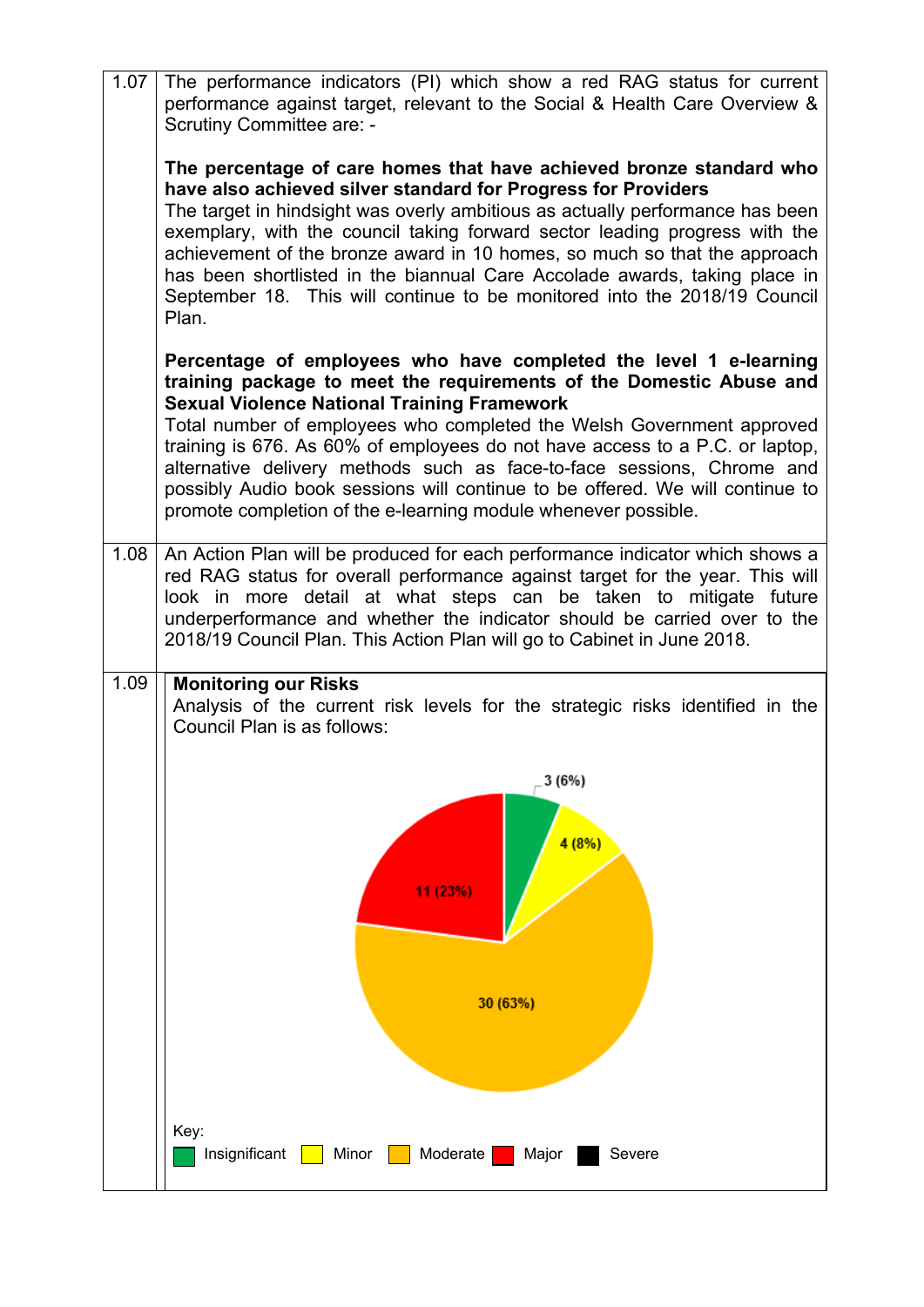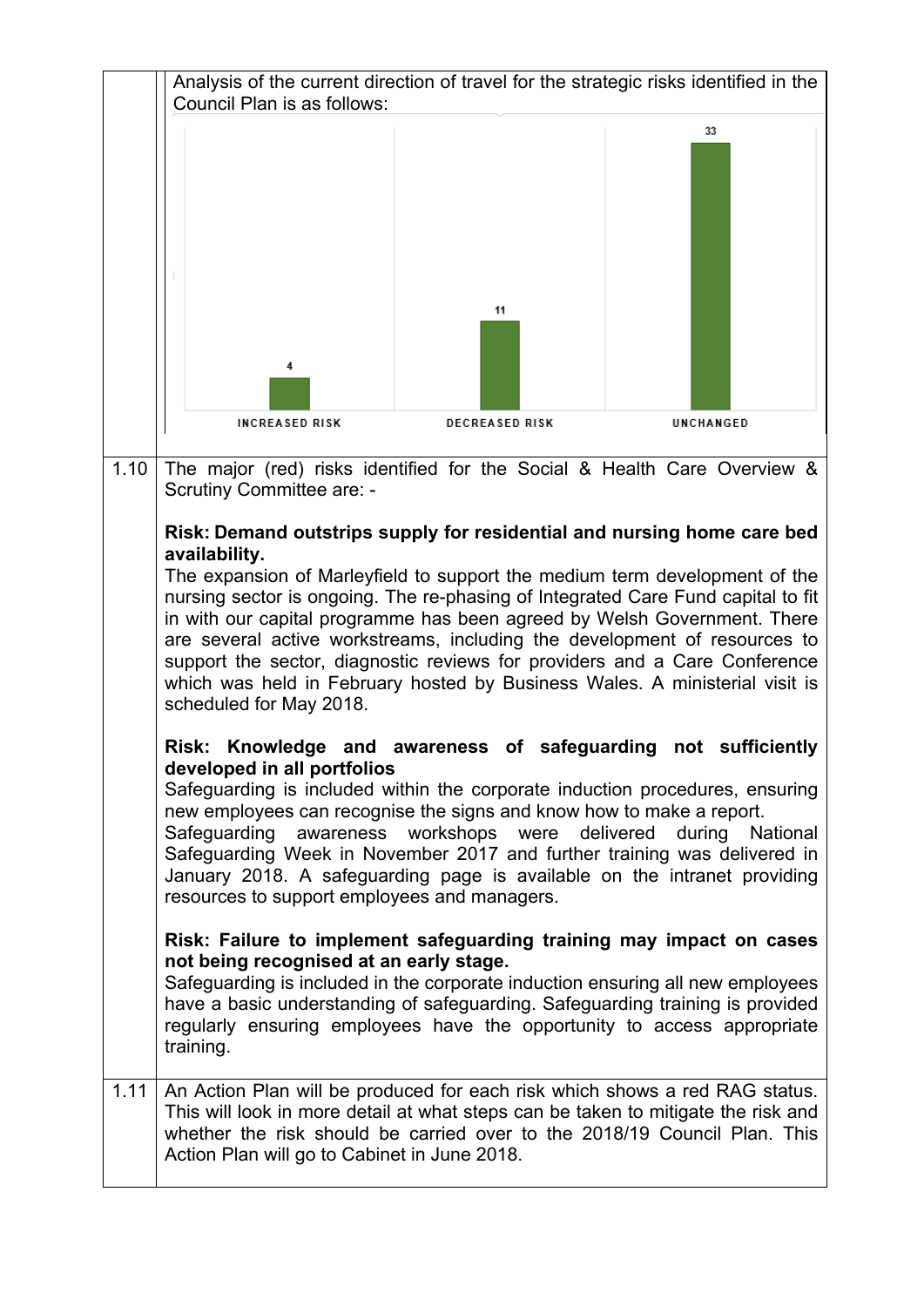| $\vert 2.00 \vert$ | <b>RESOURCE IMPLICATIONS</b>                                 |
|--------------------|--------------------------------------------------------------|
| $^{\circ}$ 2.01    | There are no specific resource implications for this report. |

| 3.00 | <b>CONSULTATIONS REQUIRED / CARRIED OUT</b>                                                                                                  |
|------|----------------------------------------------------------------------------------------------------------------------------------------------|
| 3.01 | The Council Plan Priorities are monitored by the appropriate Overview and<br>Scrutiny Committees according to the priority area of interest. |
| 3.02 | Chief Officers have contributed towards reporting of relevant information.                                                                   |

| 4.00 | <b>RISK MANAGEMENT</b>                                                                                                                                                                                           |
|------|------------------------------------------------------------------------------------------------------------------------------------------------------------------------------------------------------------------|
| 4.01 | Progress against the risks identified in the Council Plan is included in the<br>report at Appendix 1. Summary information for the risks assessed as major<br>(red) is covered in paragraphs 1.07 and 1.10 above. |

| 5.00 | <b>APPENDICES</b>                                                                       |
|------|-----------------------------------------------------------------------------------------|
| 5.01 | Appendix 1 - Council Plan 2017/18 - Year-end Monitoring Report -<br>Supportive Council. |

| 6.00 |                                                  | <b>LIST OF ACCESSIBLE BACKGROUND DOCUMENTS</b>                                        |
|------|--------------------------------------------------|---------------------------------------------------------------------------------------|
| 6.01 |                                                  | Council Plan 2017/18: http://www.flintshire.gov.uk/en/Resident/Council-               |
|      |                                                  | and-Democracy/Improvement-Plan.aspx                                                   |
|      | <b>Contact Officer:</b><br>Telephone:<br>E-mail: | <b>Margaret Parry-Jones</b><br>01352 702324<br>Margaret.parry-jones@flintshire.gov.uk |

| 7.00 | <b>GLOSSARY OF TERMS</b>                                                                                                                                                                                                                                                                     |  |  |  |  |  |
|------|----------------------------------------------------------------------------------------------------------------------------------------------------------------------------------------------------------------------------------------------------------------------------------------------|--|--|--|--|--|
| 7.01 | <b>Council Plan:</b> the document which sets out the annual priorities of the<br>Council. It is a requirement of the Local Government (Wales) Measure 2009<br>to set Improvement Objectives and publish a Council Plan.                                                                      |  |  |  |  |  |
| 7.02 | <b>Risks:</b> These are assessed using the improved approach to risk<br>management endorsed by Audit Committee in June 2015. The new approach,<br>includes the use of a new and more sophisticated risk assessment matrix<br>which provides greater opportunities to show changes over time. |  |  |  |  |  |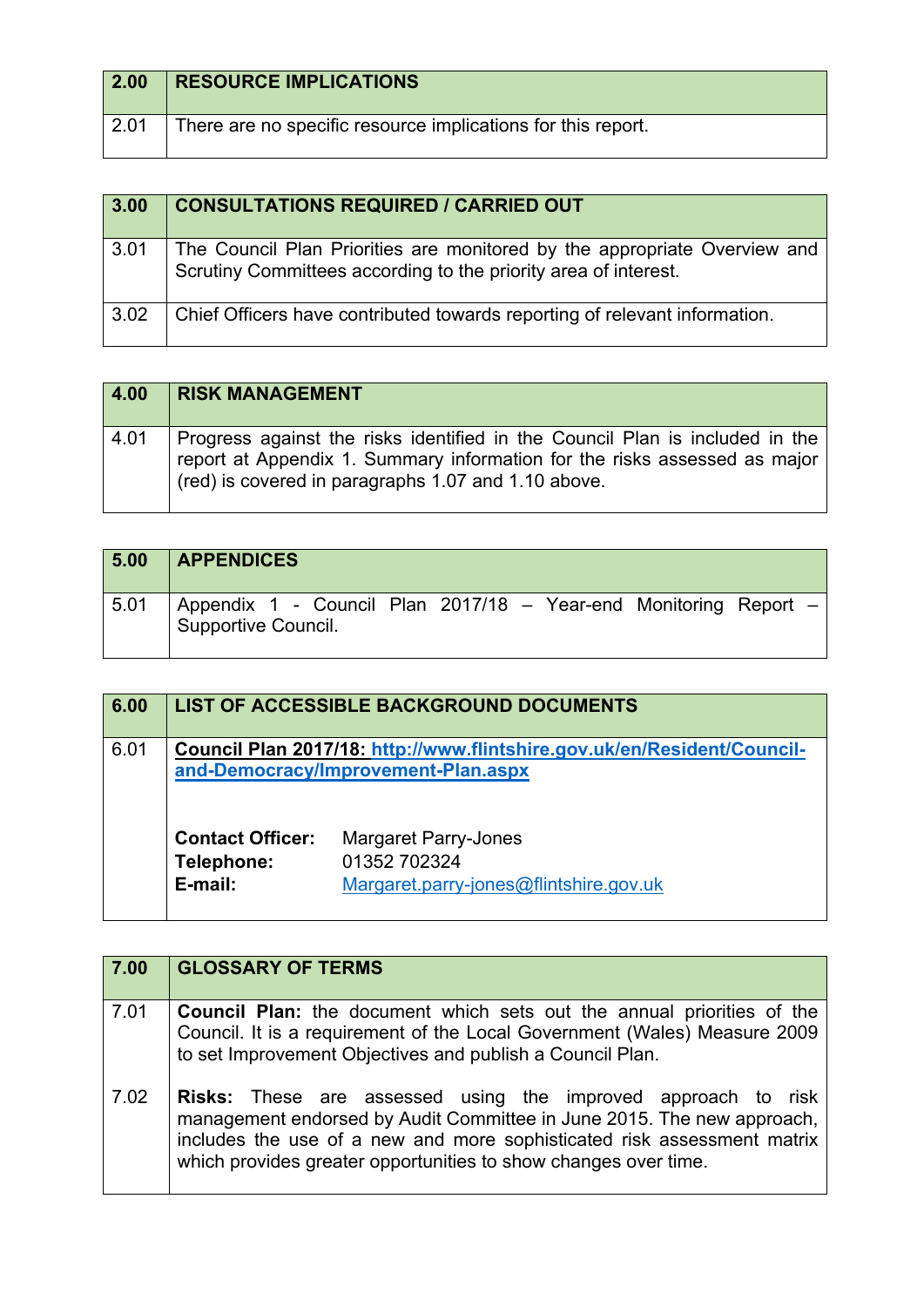| 7.03 | Risk Likelihood and Impact Matrix                                                                                                                                                                                                                                                                                                                                                                                                                                                                                                                                                                                                                                                                                                                                                                                                                                                                                                                                                                                                                                                                                              |                                                                                                                                                                                                                                                                                                                                                                                                                                                                                                                                                                                                                                                                                                                                                                                                                                                                                                         |                  |                          |              |                      |                    |                                                                                                                                                 |
|------|--------------------------------------------------------------------------------------------------------------------------------------------------------------------------------------------------------------------------------------------------------------------------------------------------------------------------------------------------------------------------------------------------------------------------------------------------------------------------------------------------------------------------------------------------------------------------------------------------------------------------------------------------------------------------------------------------------------------------------------------------------------------------------------------------------------------------------------------------------------------------------------------------------------------------------------------------------------------------------------------------------------------------------------------------------------------------------------------------------------------------------|---------------------------------------------------------------------------------------------------------------------------------------------------------------------------------------------------------------------------------------------------------------------------------------------------------------------------------------------------------------------------------------------------------------------------------------------------------------------------------------------------------------------------------------------------------------------------------------------------------------------------------------------------------------------------------------------------------------------------------------------------------------------------------------------------------------------------------------------------------------------------------------------------------|------------------|--------------------------|--------------|----------------------|--------------------|-------------------------------------------------------------------------------------------------------------------------------------------------|
|      |                                                                                                                                                                                                                                                                                                                                                                                                                                                                                                                                                                                                                                                                                                                                                                                                                                                                                                                                                                                                                                                                                                                                | Catastrophic                                                                                                                                                                                                                                                                                                                                                                                                                                                                                                                                                                                                                                                                                                                                                                                                                                                                                            | Y                | A                        | R            | R                    | в                  | в                                                                                                                                               |
|      | Impact Severity                                                                                                                                                                                                                                                                                                                                                                                                                                                                                                                                                                                                                                                                                                                                                                                                                                                                                                                                                                                                                                                                                                                | Critical                                                                                                                                                                                                                                                                                                                                                                                                                                                                                                                                                                                                                                                                                                                                                                                                                                                                                                | Y                | А                        | A            | R.                   | R                  | R.                                                                                                                                              |
|      |                                                                                                                                                                                                                                                                                                                                                                                                                                                                                                                                                                                                                                                                                                                                                                                                                                                                                                                                                                                                                                                                                                                                | Marginal                                                                                                                                                                                                                                                                                                                                                                                                                                                                                                                                                                                                                                                                                                                                                                                                                                                                                                | G                | Y                        | A            | A                    | А                  | R                                                                                                                                               |
|      |                                                                                                                                                                                                                                                                                                                                                                                                                                                                                                                                                                                                                                                                                                                                                                                                                                                                                                                                                                                                                                                                                                                                | Negligible                                                                                                                                                                                                                                                                                                                                                                                                                                                                                                                                                                                                                                                                                                                                                                                                                                                                                              | G                | G                        | Y            | Y                    | A                  | A                                                                                                                                               |
|      |                                                                                                                                                                                                                                                                                                                                                                                                                                                                                                                                                                                                                                                                                                                                                                                                                                                                                                                                                                                                                                                                                                                                |                                                                                                                                                                                                                                                                                                                                                                                                                                                                                                                                                                                                                                                                                                                                                                                                                                                                                                         | Unlikely<br>(5%) | <b>Very Low</b><br>(15%) | Low<br>(30%) | Significant<br>(50%) | Very High<br>(65%) | <b>Extremely</b><br>High<br>(80%)                                                                                                               |
|      | Likelihood & Percentage of risk happening                                                                                                                                                                                                                                                                                                                                                                                                                                                                                                                                                                                                                                                                                                                                                                                                                                                                                                                                                                                                                                                                                      |                                                                                                                                                                                                                                                                                                                                                                                                                                                                                                                                                                                                                                                                                                                                                                                                                                                                                                         |                  |                          |              |                      |                    |                                                                                                                                                 |
| 7.04 | Office and Internal Audit.<br><b>CAMMS - An explanation of the report headings</b><br><b>Actions</b><br>Action – Each sub-priority have high level activities attached to them to help<br>achieve the outcomes of the sub-priority.<br>Lead Officer - The person responsible for updating the data on the action.<br>Status - This will either be 'In progress' if the action has a start and finish<br>date or 'Ongoing' if it is an action that is longer term than the reporting year.<br>Start date - When the action started (usually the start of the financial year).<br>End date – When the action is expected to be completed.<br>% complete - The % that the action is complete at the time of the report. This<br>only applies to actions that are 'in progress'. An action that is 'ongoing' will<br>not produce a % complete due to the longer-term nature of the action.<br>Progress $RAG$ – Shows if the action at this point in time is making limited<br>progress (Red), satisfactory progress (Amber) or good progress (Green).<br>Outcome RAG - Shows the level of confidence in achieving the outcomes for |                                                                                                                                                                                                                                                                                                                                                                                                                                                                                                                                                                                                                                                                                                                                                                                                                                                                                                         |                  |                          |              |                      |                    |                                                                                                                                                 |
|      |                                                                                                                                                                                                                                                                                                                                                                                                                                                                                                                                                                                                                                                                                                                                                                                                                                                                                                                                                                                                                                                                                                                                | each action.<br><b>Measures (Key Performance Indicators - KPIs)</b><br>Pre. Year Period Actual - The period actual at the same point in the previous<br>year. If the KPI is a new KPI for the year then this will show as 'no data'.<br>Period Actual – The data for this quarter.<br>Period Target – The target for this quarter as set at the beginning of the year.<br>Perf. RAG – This measures performance for the period against the target. It<br>is automatically generated according to the data. Red $=$ a position of under<br>performance against target, Amber = a mid-position where improvement may<br>have been made but performance has missed the target and Green = a<br>position of positive performance against the target.<br>Perf. Indicator Trend – Trend arrows give an impression of the direction the<br>performance is heading compared to the period of the previous year: |                  |                          |              |                      |                    | A 'downward arrow' always indicates poorer performance regardless of<br>whether a KPI figure means that less is better (e.g. the amount of days |